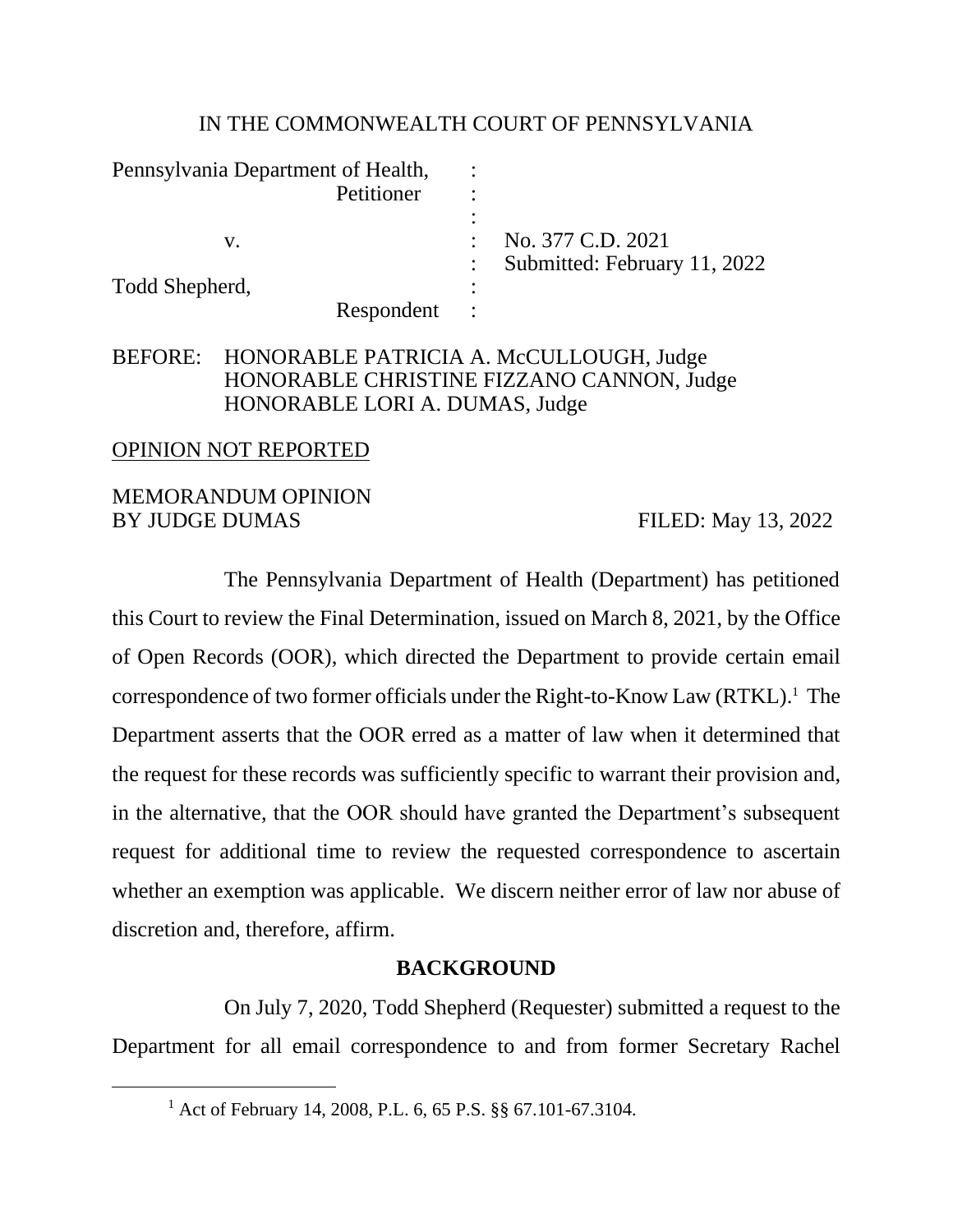Levine (Dr. Levine) and former Executive Deputy Secretary Sarah Boateng (Ms. Boateng) for March 16-18, 2020. The Department denied the request, and Requester appealed to the OOR.

While this initial appeal was pending, the parties engaged in mediation over several months. OOR Certified R. (C.R.), Ex. 4, Dep't's Position Statement, 1/20/21, at 2-3 (Dep't's Position Statement). The mediation efforts proved successful in part, as the Department agreed to provide Requester with certain records it deemed responsive. *See id.* Nevertheless, the appeal proceeded.

Before the OOR, the Department asserted that: (1) the request was insufficiently specific because it did not identify a subject matter and (2) the records withheld in mediation were not public records and many were exempt under the Disease Prevention and Control Law of 1955 (DPCL).<sup>2</sup> See id. at 3-4. The Department offered no evidence to support its assertion that the requested emails were exempt under the DPCL. *See id.*

Because the Department had provided Requester with certain responsive records, the OOR dismissed Requester's appeal as moot in part. OOR C.R., Ex. 5, OOR Final Determination, 3/8/21, at 2, 4, 8 (OOR Final Determination). As to the remaining emails requested, the OOR rejected the Department's claims, concluding that (1) Requester's request was sufficiently specific and (2) the Department had failed to establish that any emails were exempt under the DPCL. *Id.* at 4-8. Thus, the OOR directed the Department to provide the remaining emails

<sup>2</sup> Act of April 23, 1956, P.L. (1955) 1510, *as amended*, 35 P.S. §§ 521.1-521.21. In relevant part, and subject to certain exceptions, the DPCL provides that state and local health authorities may not disclose to the public (1) reports of diseases, (2) records maintained of actions taken in response to such reports, or (3) other records maintained pursuant to the DPCL. Section 15 of the DPCL, 35 P.S. § 521.15.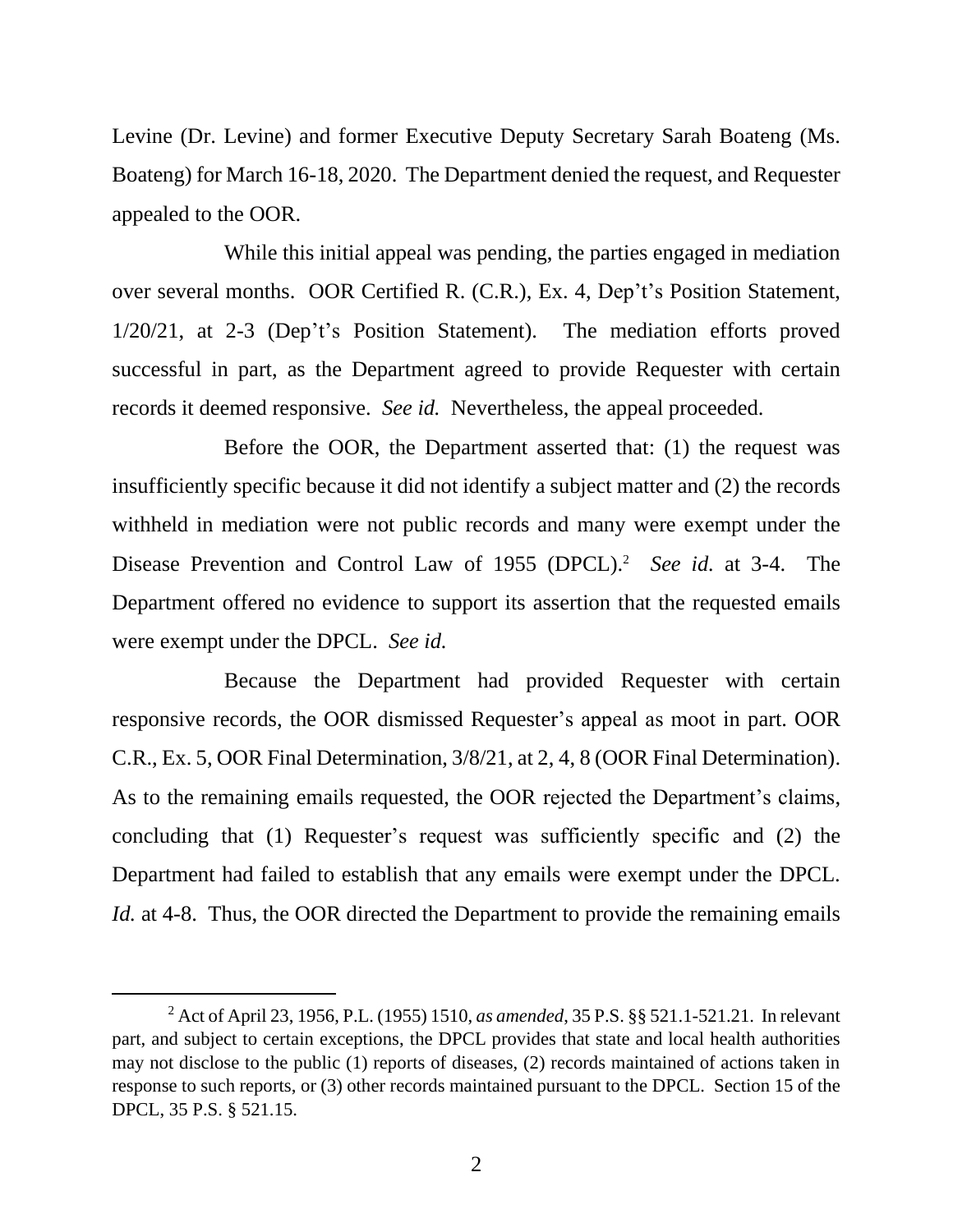requested. OOR C.R., Ex. 5, OOR Final Determination, 3/8/21, at 8 (OOR Final Determination).

The Department petitioned for reconsideration, requesting that the OOR reverse its Final Determination regarding the sufficient specificity of the request or, in the alternative, grant the Department additional time to review documents for exemptions under the DPCL. OOR C.R., Ex. 6, Dep't's Pet. for Recons., 3/22/21, at 7 (Dep't's Pet. for Recons.). According to the Department, review of the "approximately 2,000 records" responsive to the request would require "approximately 45 days." *Id.* The OOR denied the Department's Petition for Reconsideration, and the Department appealed to this Court.

#### **ISSUES<sup>3</sup>**

The Department asserts that the OOR erred in finding that the request for email correspondence was sufficiently specific because the request "completely failed to identify a subject matter." Dep't's Br. at 8. According to the Department, in determining whether a request is sufficiently specific, courts must consider: (1) the subject matter of the request; (2) the scope of documents sought; and (3) the timeframe for which records are sought. *Id.* at 9-10 (citing *Pa. Dep't of Educ. v. Pittsburgh Post-Gazette*, 119 A.3d 1121, 1124 (Pa. Cmwlth. 2015) (*Post-Gazette*)). The Department suggests that each element of the *Post-Gazette* analysis is mandatory. *See id.* at 10-15. Thus, according to the Department, Requester's omission of a subject matter from his request constitutes a "fatal defect." *Id.* at 15.

The Department further suggests that, by abrogating the subject matter element of the *Post-Gazette* analysis, the OOR has created a "slippery slope" that will enable requesters to circumvent the Court's specificity requirements by

<sup>3</sup> Here, we focus on the Department's appellate arguments. Requester, who is *pro se*, has not filed a robust response. *See generally* Requester's Br. at 7-8.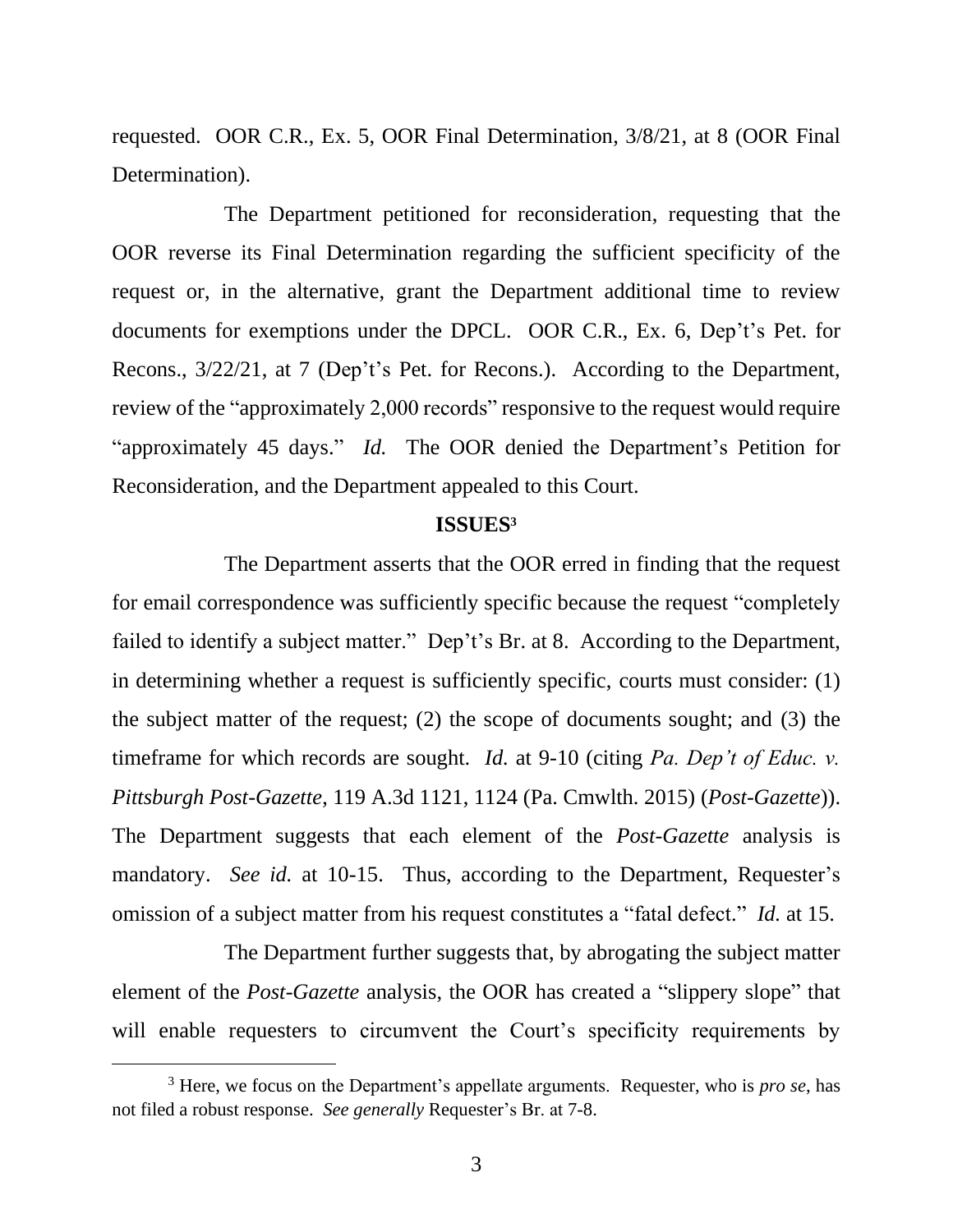submitting successive requests lacking any discernible subject matter but limited to short periods of time. In so doing, according to the Department, the OOR has facilitated "fishing expeditions" that would obligate agencies and schools "to release all emails on a never-ending basis." *Id.* at 21-23.

In its second issue, the Department asserts that the OOR erred in denying the Department's request for additional time to review the requested email correspondence for exemptions under the DPCL. *Id.* at 24. According to the Department, the OOR has long operated under the erroneous assumption that a responding agency must be prepared to prove exemptions under the RTKL contemporaneously with its assertion that a request is insufficiently specific. *Id.* at 26. Rather, the Department asserts, an agency need only provide the OOR with an estimate of the number of documents at issue and the length of time required to conduct a review. *See id.* at 24-27 (citing in support *Pa. State Sys. of Higher Educ. v. Ass'n of State Coll. & Univ. Faculties*, 142 A.3d 1023 (Pa. Cmwlth. 2016) (*ASCUF*).

#### **ANALYSIS**

The objective of the RTKL is "to empower citizens by affording them access to information concerning the activities of their government." *SWB Yankees L.L.C. v. Wintermantel*, 45 A.3d 1029, 1041 (Pa. 2012). It is "remedial legislation designed to promote access to official government information in order to prohibit secrets, scrutinize the actions of public officials, and make public officials accountable for their actions[.]" *Commonwealth v. Engelkemier*, 148 A.3d 522, 530 (Pa. Cmwlth. 2016) (citation omitted). We must liberally construe its provisions to effectuate this purpose. *Levy v. Senate of Pa.*, 65 A.3d 361, 381 (Pa. 2013).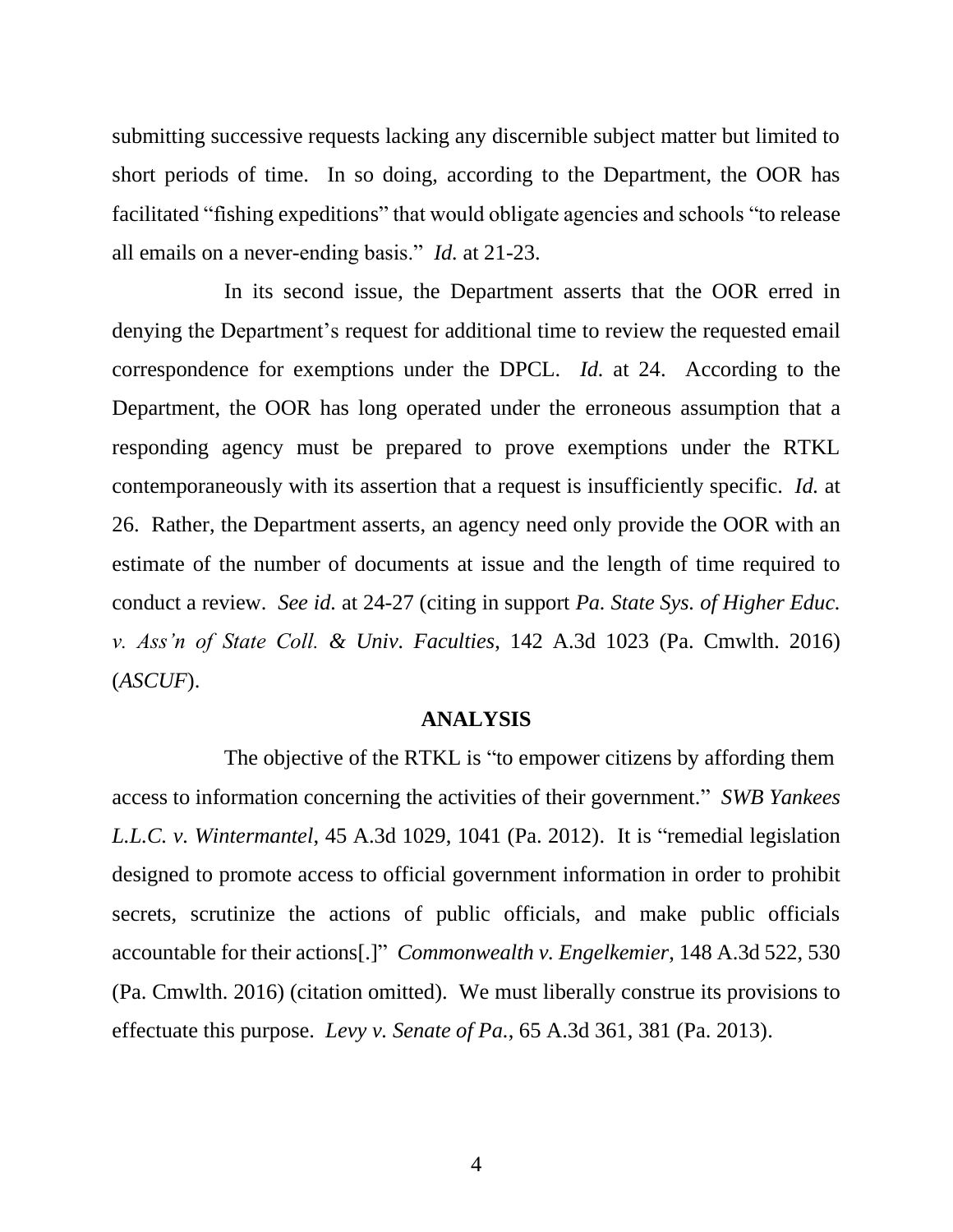Further, all records in the possession of an agency are "presumed 'public' unless they are: (1) exempted by Section 708 (exceptions) of the RTKL; (2) protected by privilege; or (3) exempted under other Federal or State law or regulation or judicial order or decree." *Off. of Governor v. Scolforo*, 65 A.3d 1095, 1100 (Pa. Cmwlth. 2013) (*Scolforo*) (punctuation modified; quoting Section 305 of the RTKL, 65 P.S. § 67.305). Pursuant to Section 708(a)(1), "[t]he burden of proving that a record of a Commonwealth agency . . . is exempt from public access shall be on the Commonwealth agency . . . receiving a request by a preponderance of the evidence." 65 P.S. § 67.708(a)(1); *Dep't of Health v. Off. of Open Recs.*, 4 A.3d 803, 809 (Pa. Cmwlth. 2010).

In reviewing a decision of the OOR, our standard of review is *de novo*, and our scope of review is plenary. *Post-Gazette*, 119 A.3d at 1124 n.5 (citing *Bowling v. Off. of Open Recs.*, 75 A.3d 453, 477 (Pa. 2013)).

#### **1. Specificity of Request**

 The Department first asserts that the request for certain email correspondence to and from Dr. Levine and Ms. Boateng was insufficiently specific and, in particular, that the absence of a stated subject matter is fatal to the request. We disagree.

Under the RTKL, "[a] written request [for access to records] should identify or describe the records with sufficient specificity to enable the agency to ascertain which records are being requested[.]" Section 703 of the RTKL, 65 P.S. § 67.703. In *Post-Gazette*, this Court refined a multi-factor balancing test useful in analyzing a challenge to the specificity of a request under Section 703 of the RTKL. We examine "the extent to which the request sets forth (1) the subject matter of the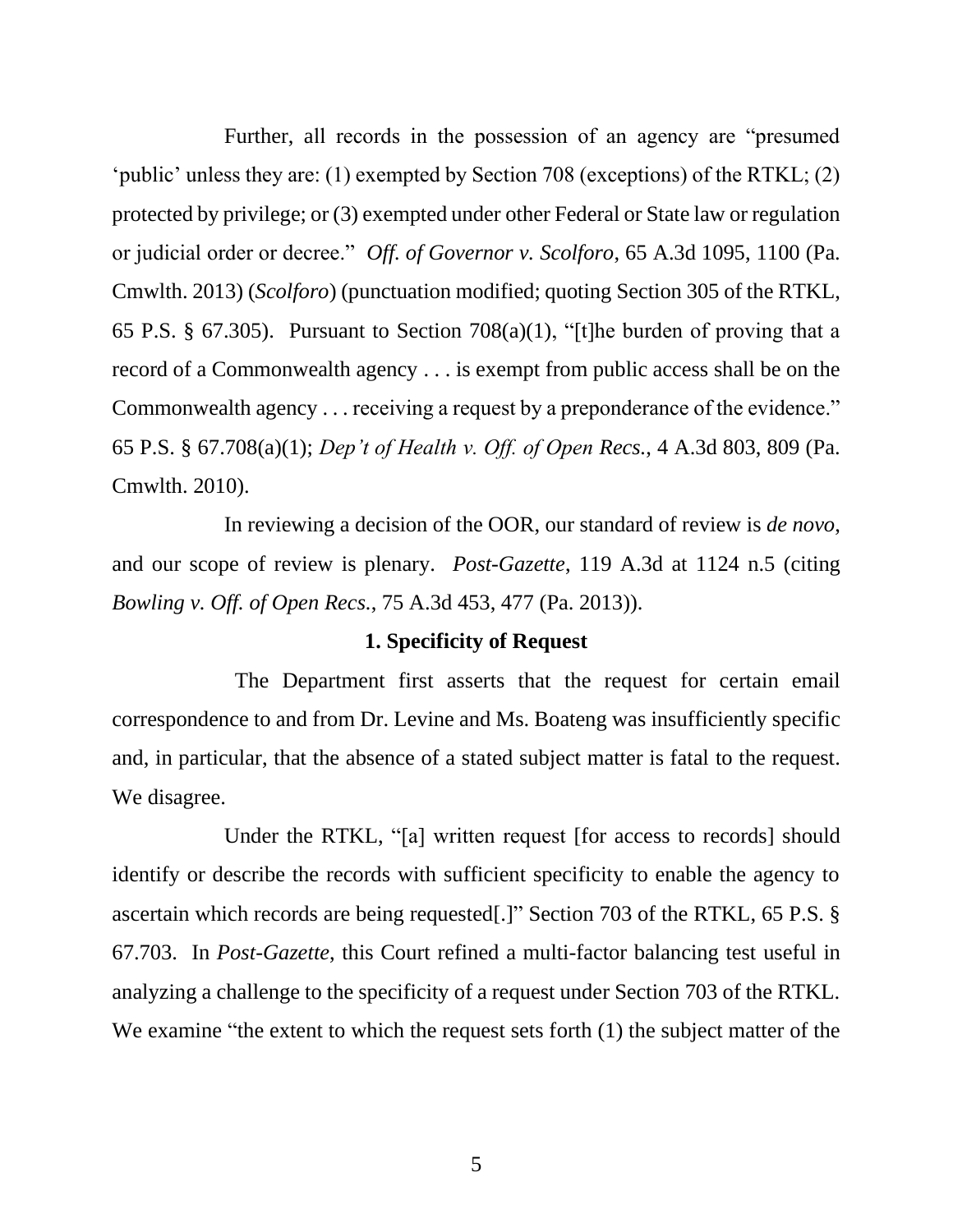request; (2) the scope of documents sought; and (3) the timeframe for which records are sought." 119 A.3d at 1124.

The purpose of the balancing test is to facilitate an analysis in order to determine whether an agency can ascertain which records are being requested. Said another way, in *Post-Gazette*, we identified elements of a request useful to our inquiry. We have never held that any one element is dispositive. The subject matter, scope, and timeframe of a request are flexible, analytical elements, not evidentiary requirements. *See id.*; *see also Off. of the Dist. Att'y of Phila. v. Bagwell*, 155 A.3d 1119, 1142-45 (Pa. Cmwlth. 2017) (*ODAP*).

"An open-ended request that gives an agency little guidance regarding what to look for may be so burdensome that it will be considered overly broad." *Montgomery Cnty. v. Iverson*, 50 A.3d 281, 283 (Pa. Cmwlth. 2012) (*en banc*) (*Iverson*); *but see Dep't of Env't Prot. v. Legere*, 50 A.3d 260, 265 (Pa. Cmwlth. 2012) ("The fact that a request is burdensome will not, in and of itself, [render] the request . . . overbroad."). Conversely, a narrowly tailored request "may be sufficiently specific even though it requests broad categories of records." *Easton Area Sch. Dist. v. Baxter*, 35 A.3d 1259, 1265 (Pa. Cmwlth. 2012).

Additionally, although outside the framework of the *Post-Gazette* test, an agency's demonstrated ability to identify responsive records is a strong indication that a request was sufficiently specific. *See, e.g.*, *Baxter*, 35 A.3d at 1265 ("[T]he request was obviously sufficiently specific because the [s]chool [d]istrict has already identified potential records included within the request."); *Legere*, 50 A.3d at 265 ("Legere's request was clearly sufficiently specific, given that [the Department of Environmental Protection] provided some of the responsive records.").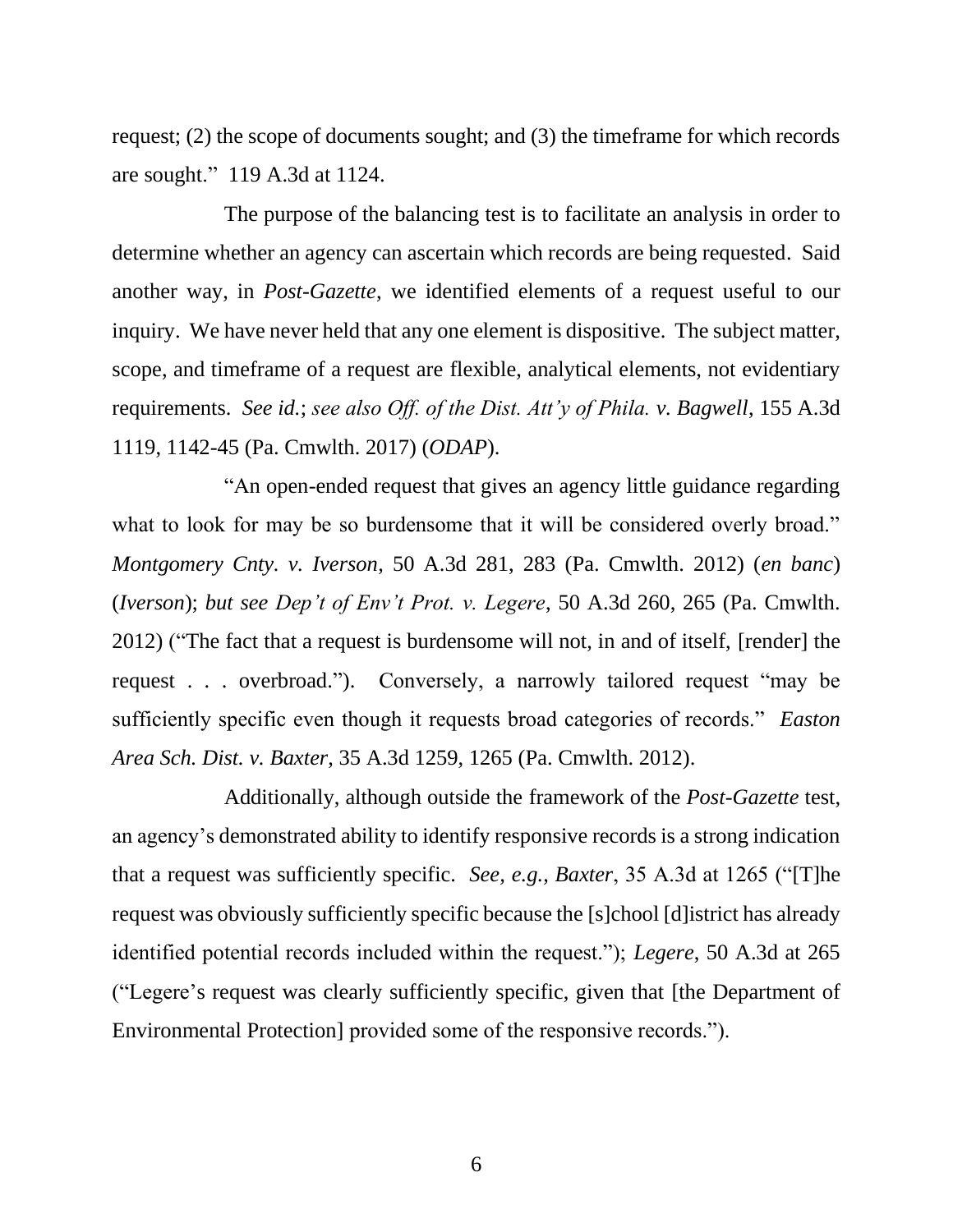In our view, the request here was sufficiently specific. Although Requester did not identify any particular subject matter in his request, that omission is not fatal. *See Baxter*, 35 A.3d at 1265. Requester limited the scope of his request to the email correspondence of two individuals and limited the timeframe of his request to three days. This presented the Department with a clearly defined universe of records, which it could then review for potential exemptions. While it may be that Dr. Levine and Ms. Boateng sent and received numerous emails on any given day and that the volume of email correspondence over three days was substantial, the request for these records was not overbroad. *See Legere*, 50 A.3d at 265. 4

Further, the Department's assertion that it lacked sufficient information to ascertain which records were being requested strains credulity. *See* Dep't's Br. at 26 (asserting that it "still does not[] know which records to review [because] there was no subject matter in the request." (emphasis omitted)). To the contrary, the specificity of the request leaves little doubt that the Department knows precisely what records were requested, and the record confirms our conclusion. *See, e.g.*, Dep't's Position Statement at 4 (stating that it had "reviewed records within the timeframe provided by Requester" and had withheld those records subject to an exemption); Dep't's Pet. for Recons. at 7 ("The Department believes there are approximately 2,000 records to review [for exemptions.]").

<sup>&</sup>lt;sup>4</sup> As noted by the Department, we have found the absence of a clearly articulated subject matter fatal to a records request. *See, e.g.*, *Keystone Nursing & Rehabilitation of Reading, LLC v. Simmons-Ritchie* (Pa. Cmwlth., Nos. 1631, 1692, 1696 C.D. 2018, filed Jan. 3, 2020), 2020 WL 40042 (unreported) (*Keystone Nursing*). In that case, however, requesters sought "all correspondence sent and received (including text messages and written memos)" of four Department officers over a 48-day period. *Keystone Nursing*, slip op. at 4, 2020 WL 40042, at \*1. Under these circumstances, the omission of a subject matter made it unduly burdensome for the agency to ascertain the records being requested. However, the request in *Keystone Nursing* was far broader in terms of scope and timeframe than the request at issue here. Our analysis in *Keystone Nursing* is not persuasive here. *See* 210 Pa. Code § 69.414(a).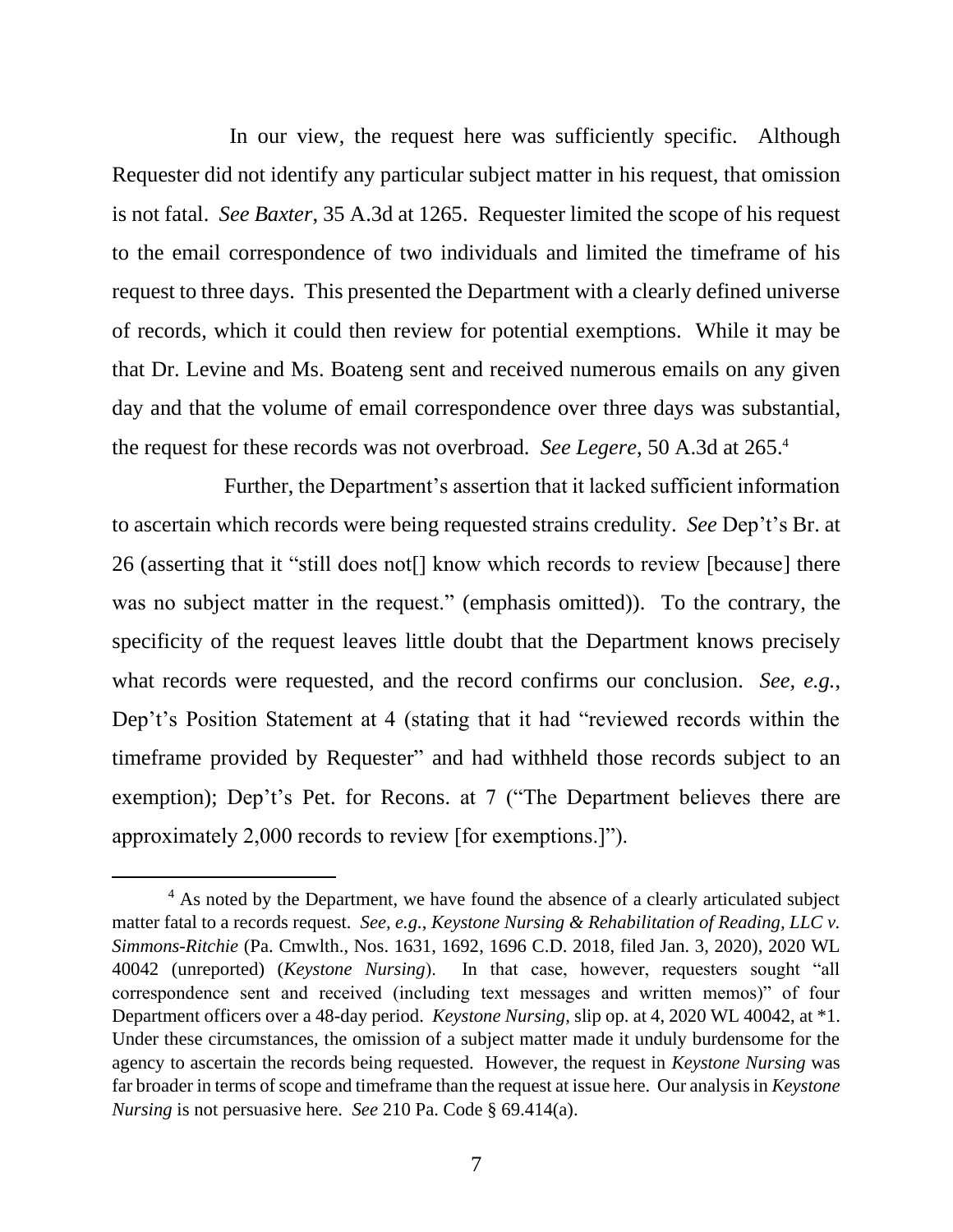We also reject the Department's suggestion that the OOR has enabled "fishing expeditions" that will burden government agencies needlessly with successive requests for records. The RTKL is remedial legislation that empowers citizens to scrutinize the actions of public officials. *See Engelkemier*, 148 A.3d at 530. Those actions are documented in agency records that are presumed public and therefore, absent exemption or privilege, subject to release. *See Scolforo*, 65 A.3d at 1100. Thus, although the RTKL does not prohibit "fishing expeditions" *per se*, requests must have sufficient specificity that the responding agency can ascertain the records requested.

Balanced against the remedial purpose of the RTKL, a citizen must provide sufficient detail in a request for agency records that it does not unduly burden the agency. To the extent a requester submits repeated requests for the same records, the agency may assert that these requests have created an "unreasonable burden." *See* Section 506 of the RTKL, 65 P.S. § 67.506 (Disruptive requests). Within the *Post-Gazette* framework, this principle is applicable equally to multiple requests for *sequential* records (such as, *e.g.*, where successive requests are made for emails from consecutive, three-day periods) as to multiple requests for the same records. In either scenario, the responding agency remains free to assert an undue burden, and the OOR will consider whether such assertion is warranted. Thus, any concern that Requester's request here will enable fishing expeditions is unfounded.<sup>5</sup>

<sup>&</sup>lt;sup>5</sup> In passing, the Department suggests that March 16-18, 2020, is a "significant" period because "the Department largely commenced working remotely in response to the rapidly developing COVID-19 pandemic." Dep't's Br. at 22. The Department does not explain this significance further, so it is not clear if, by "significant," the Department is asserting that the volume of email correspondence was particularly large or if they are suggesting some other concern. We reject any concern focused on the volume of email correspondence. Indeed, a request for all email correspondence over a very short period of time is seemingly *less* burdensome than a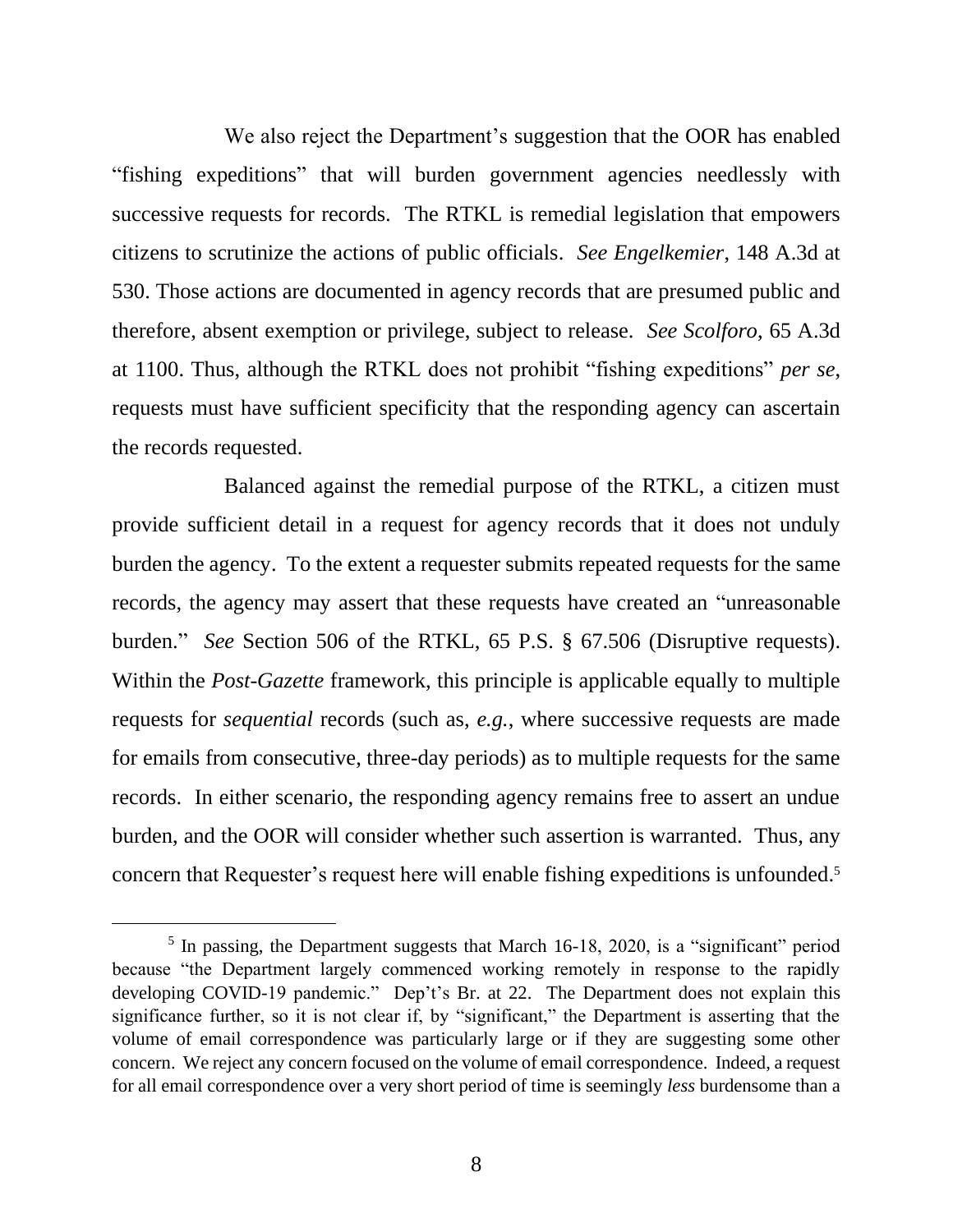#### **2. Reconsideration**

The Department also asserts that the OOR erred in denying its petition for reconsideration, in which the Department requested additional time to review the requested email correspondence for exemptions under the DPCL. Under the circumstances of this case, we conclude that the Department's belated request for additional time is without merit.

The RTKL does not define a procedure for litigants to seek reconsideration of an OOR final determination. "In general, however, an agency's decision to grant or deny a request for reconsideration is a matter of administrative discretion and, as such, will only be reversed for an abuse of discretion." *Campbell v. Pa. Interscholastic Athletic Ass'n (Off. of Open Recs.)*, 268 A.3d 502, 509 n.7 (Pa. Cmwlth. 2021) (cleaned up). In this context, an abuse of discretion occurs where the denial of reconsideration is "manifestly unreasonable or is based upon bad faith, fraud, capricious action, or an abuse of power." *Pa. Tpk. Comm'n v. Elec. Transaction Consultants Corp.*, 230 A.3d 548, 560 (Pa. Cmwlth. 2020) (citation omitted).

Under the RTKL, the OOR must make its decisions "in an expedited fashion." *Bowling*, 75 A.3d at 474. A final determination must issue within 30 days of receipt of an appeal, "[u]nless the requester agrees otherwise." Section 1101(b)(1) of the RTKL, 65 P.S.  $\S$  67.1101(b)(1). If the OOR fails to timely issue a final determination, the appeal is deemed denied. 65 P.S. § 67.1101(b)(2). Considering

request that requires extensive review and analysis before a responding agency can ascertain the defined universe of documents. *See Legere*, 50 A.3d at 264-65. On the other hand, if by "significant," the Department seeks to highlight the concerns it confronted during the early days of the pandemic, we view that as the rather obvious subject matter implicit to Requester's request. *See Iverson*, 50 A.3d at 283 ("[T]he specificity of a request must be construed in the request's context, rather than envisioning everything the request might conceivably encompass.").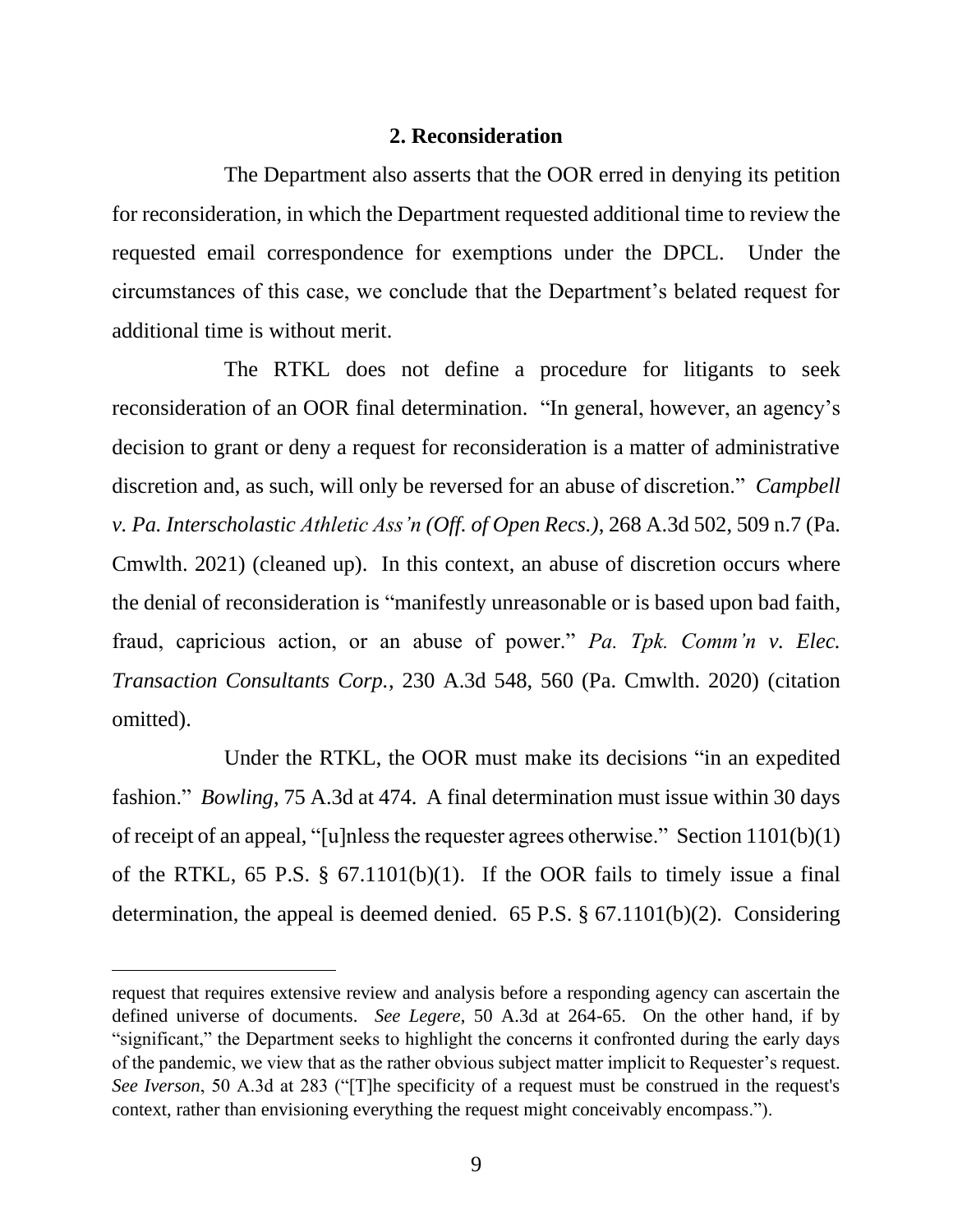these time constraints, it is incumbent upon an agency, at its earliest opportunity, to notify the OOR that the agency lacks sufficient time or resources to review a request properly. 6

Here, Requester filed his request on July 7, 2020. The Department denied this request on July 24, 2020, initially asserting that "any potentially responsive records" were exempt on several grounds. Dep't's Position Statement at 1-2. Requester timely appealed on August 14, 2020, but agreed to delay a final determination while the parties sought compromise. Following several months of mediation, the Department filed its Position Statement with the OOR on January 20, 2021, in which it abandoned all claims of exemption *except* its claim that "many of the records are exempt under the [DPCL]." *Id.* at 4. The Department offered no proof of this remaining claim. Instead, the Department merely asserted that it had "reviewed records within the timeframe provided by Requester," but because his review "was performed pursuant to voluntary mediation," "the Department did not catalog the exemptions it applied[,] nor did it have a duty to do so." *Id.* The OOR issued its Final Determination on March 20, 2021. Displeased, on March 22, 2021,

<sup>&</sup>lt;sup>6</sup> In light of our disposition, we decline to detail further a procedure that would facilitate additional time for review, where the request submitted under the RTKL is truly voluminous, yet still accommodate the time constraints placed upon the OOR. Under appropriate circumstances, either the OOR in the first instance, or this Court on appeal, may craft an appropriate remedy.

In *ASCUF*, for example, cited favorably by the Department, requesters sought a large volume of financial records spanning multiple years and maintained by 14 state universities. 142 A.3d at 1026. The amount of data for the requests exceeded 74 gigabytes and comprised millions of pages of information. *Id.* at 1028. Recognizing that "just because an agency claims it neither has the time nor resources to conduct a document-by-document review within the time-period required by the RTKL does not make it so," we remanded for the OOR to determine if "any additional time [was] warranted so that the agency [could] reasonably discern whether any exemptions apply." *Id.* at 1032. It is not clear whether the universities raised their claim initially before the OOR. *See generally id.* Nevertheless, *ASCUF* is hardly comparable here, where the Department has suggested that there are approximately 2,000 records that require review. *See* Dep't's Pet. for Recons. at 7.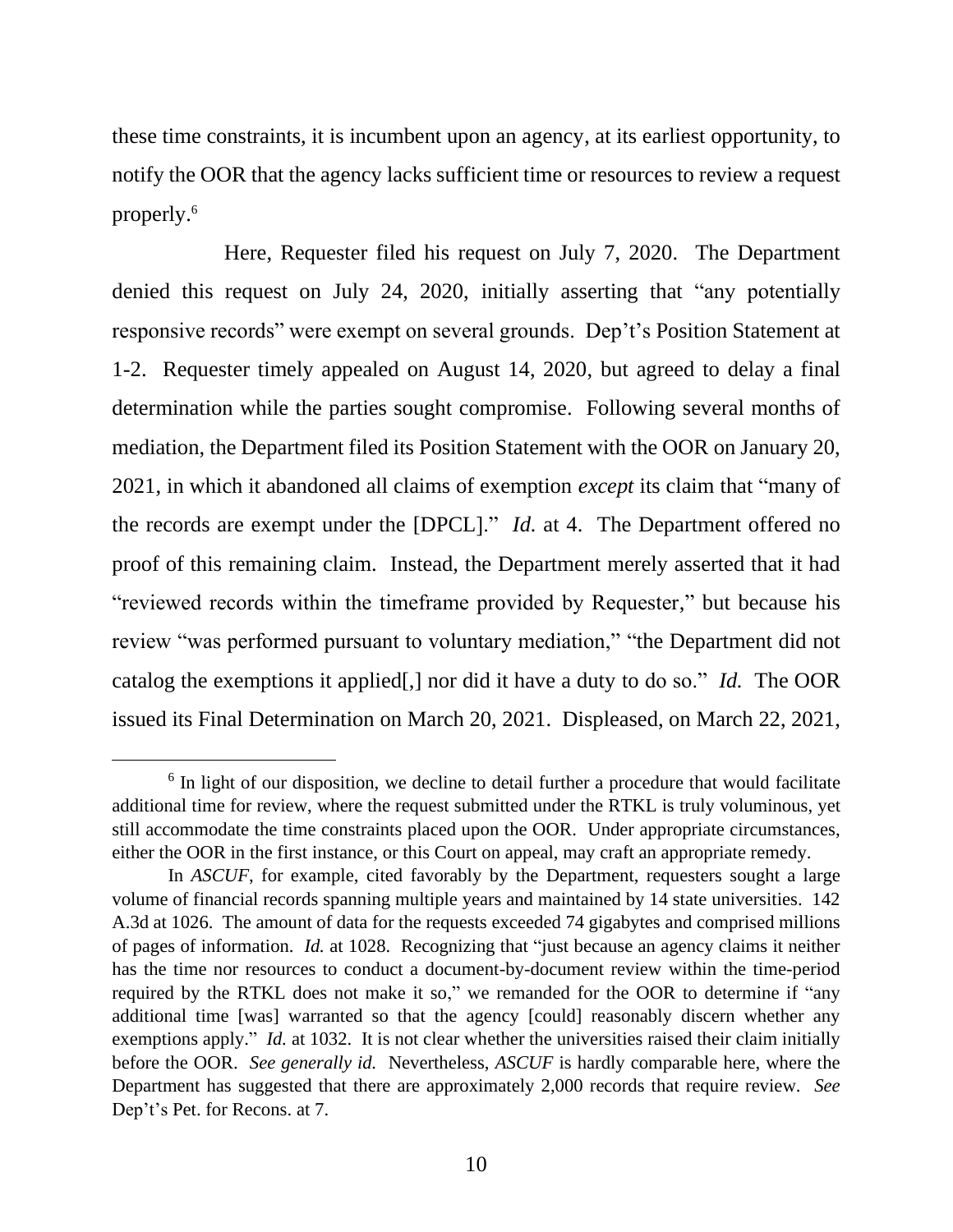the Department sought additional time to review further the requested email correspondence.

The Department's conduct in this matter was dilatory. More than eight months passed from when Requester first sought records from the Department to when the OOR issued its Final Determination. At no point throughout this period did the Department inform Requester or the OOR that it lacked sufficient time or resources to conduct a proper review. To the contrary, based on its own statements, it appears that the Department reviewed records responsive to the request, determined that some were appropriate for release, and declined to release others based on its determination that they were exempt under the DPCL. *See id.* This review was sufficiently thorough that the Department abandoned the other, preliminary grounds of exemption asserted in its original denial of the request. *See id.* Under these circumstances, the OOR's denial of the Department's belated request for yet more time to conduct a proper review was reasonable. Thus, we discern no abuse of its discretion when it denied the Petition for Reconsideration.

For these reasons, we affirm the Final Determination of the OOR.

LORI A. DUMAS, Judge